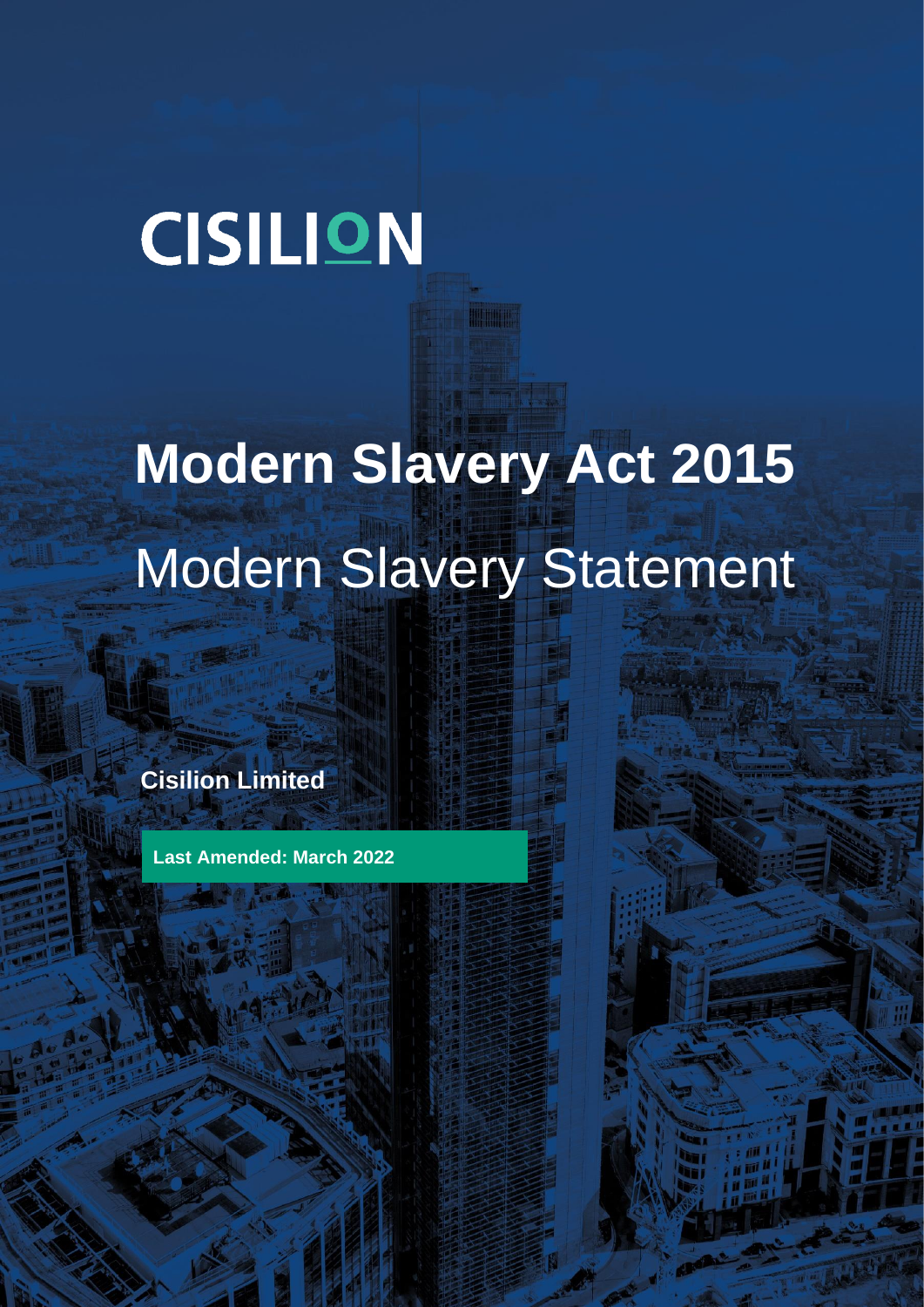### Cisilion Modern Slavery Statement

#### **INTRODUCTION FROM ROGER PAUL, CHAIRMAN OF CISILION LIMITED**

Cisilion Limited recognise the importance of operating ethically and ensuring all stakeholders, partner, vendors and suppliers understand Cisilion's anti-modern slavery values. We are committed to improving our practices to combat slavery and human trafficking.

#### **ORGANISATION'S STRUCTURE**

Cisilion Limited are a global systems integrator in the Information Technology and Services sector. Our head office is in Surrey and we have secondary offices in London, New York and Hong Kong. We have 125 employees worldwide and operate in 75 countries globally.

#### **OUR BUSINESS**

Cisilion Limited is organised into a number of business units consisting of Sales, Pre-Sales, Technical Delivery, Service Centre, Project Management, Client Success, Finance, Human Resources, Marketing, Procurement, Maintenance, Operational Support Systems and Sales Support.

#### **OUR SUPPLY CHAINS**

Our supply chains include primarily major global manufacturers and distributors of IT infrastructure equipment and services.

#### **OUR POLICIES ON SLAVERY AND HUMAN TRAFFICKING**

We are committed to ensuring that there is no modern slavery or human trafficking in our supply chains or in any part of our business. Our Anti-slavery Policy reflects our commitment to acting ethically and with integrity in all our business relationships and to implementing and enforcing effective systems and controls to ensure slavery and human trafficking is not taking place anywhere in our supply chains.

#### **DUE DILIGENCE PROCESSES FOR SLAVERY AND HUMAN TRAFFICKING**

As part of our initiative to identify and mitigate risk, we ensure that all suppliers complete our supplier due diligence questionnaire. By conducting and analysing the results from the questionnaires, we aim to:

- Identify and assess potential risk areas in our supply chains.
- Mitigate the risk of slavery and human trafficking occurring in our supply chains.
- Monitor potential risk areas in our supply chains.
- Protect whistle blowers.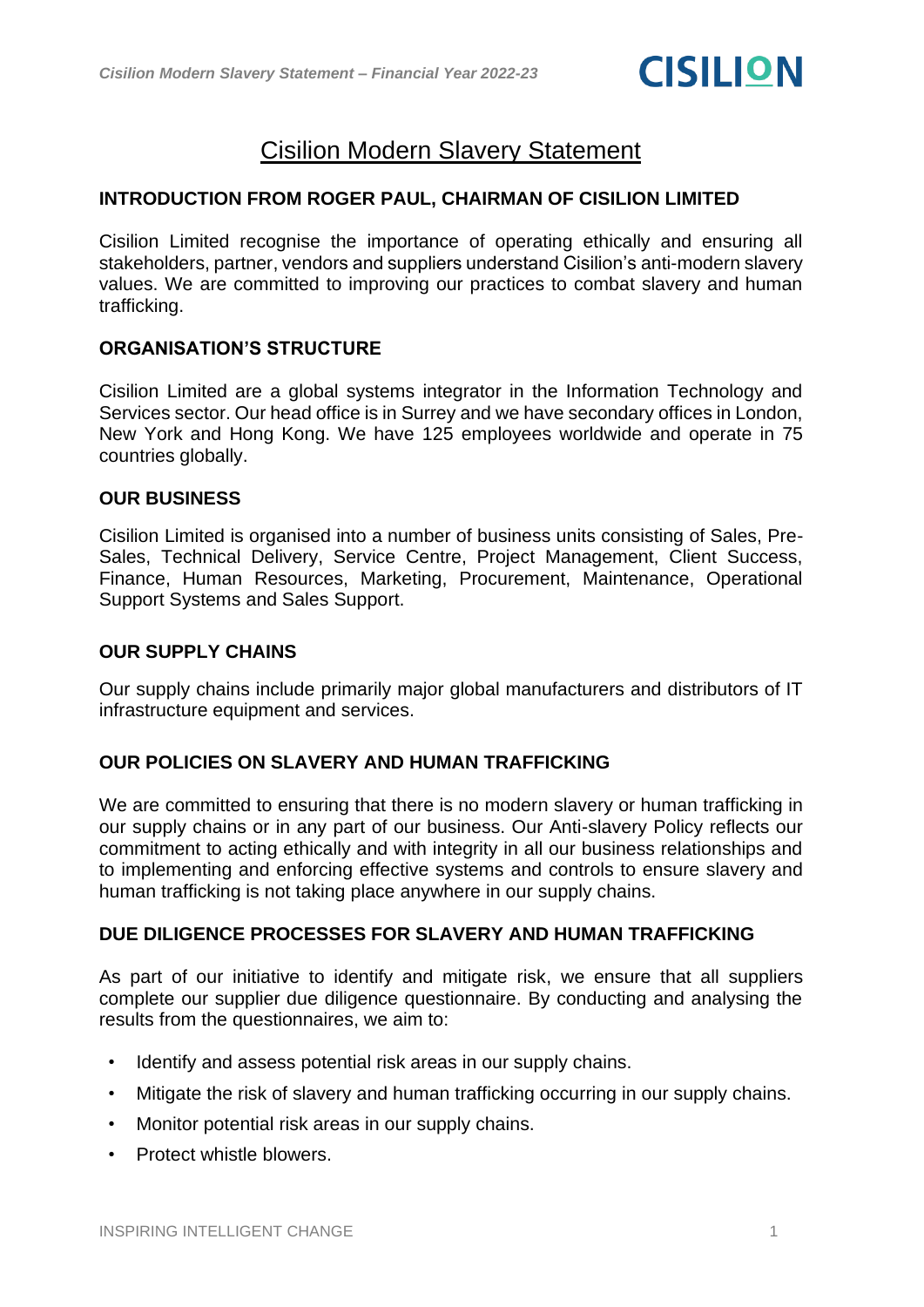

#### **SUPPLIER ADHERENCE TO OUR VALUES**

We have zero tolerance to slavery and human trafficking. To ensure all those in our supply chain and contractors comply with our values, we have in place a supply chain compliance programme. This consists of an onboarding process for new suppliers and where appropriate we have review meetings with our suppliers and distributors. These suppliers and distributors have head offices in Europe or America. Effective March 2019 we will review the statements of our major supplier and distributors annually.

#### **TRAINING**

To ensure a high level of understanding of the risks of modern slavery and human trafficking in our supply chains and our business, we provide training to the entire team upon joining the organisation and annually throughout their Cisilion career.

This year, we have developed our induction training to include a test to ensure not only that employees have read our procedure but have understood their own responsibility with regards to tackling Modern Slavery.

We have also begun to introduce our supplier questionnaire to ensure all organisations within our supply chain are adhering to our values with regards to modern slavery and human trafficking.

#### **OUR EFFECTIVENESS IN COMBATING SLAVERY AND HUMAN TRAFFICKING**

We understand that as a business, we have a crucial role to play in helping to eradicate modern slavery. We are continually reviewing our internal processes and supply chain processes to ensure we are remaining a responsible and ethical business.

We use the following key performance indicators (KPIs) to measure how effective we have been to ensure that slavery and human trafficking is not taking place in any part of our business or supply chains:

- 1. Obtaining confirmation from all Cisilion Limited employees that they have completed Modern Slavery training as part of their induction process.
- 2. Ensuring all employees have received a satisfactory score following the completion of their Modern Slavery training or identifying areas in which they have not understood so that we can adjust our training if necessary.
- 3. Requiring all Cisilion Limited employees to complete annual Modern Slavery refresher training as part of their mandatory training schedule.
- 4. Reviewing our existing supply chains to ensure that our supply chains understand the relevance and importance of our Anti-Modern slavery value.
- 5. Audits conducted by an external third party.

Following a review of the effectiveness of the steps we have taken in financial year